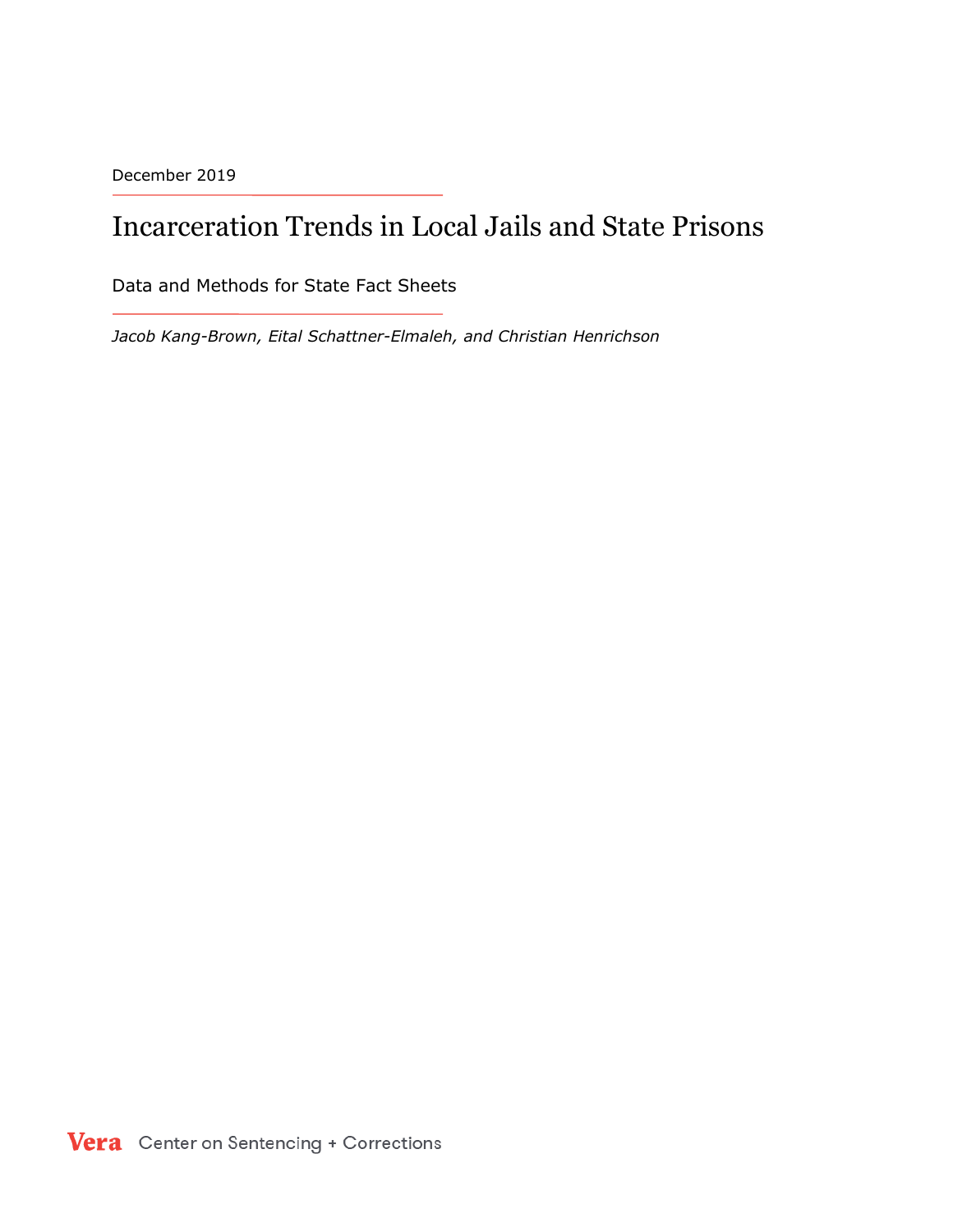© 2019 Vera Institute of Justice. All rights reserved.

An electronic version of this report is available for download on Vera's website, www.vera.org/incarceration-trends-fact-sheets-data-and-methods.pdf.

Requests for additional information about the research described in this report should be directed to Jacob Kang-Brown, senior program associate, Vera Institute of Justice, 34 35th Street Suite 4-2A, Brooklyn, NY 11232, (212) 334-1300 or to jkangbrown@vera.org.

2 Vera Institute of Justice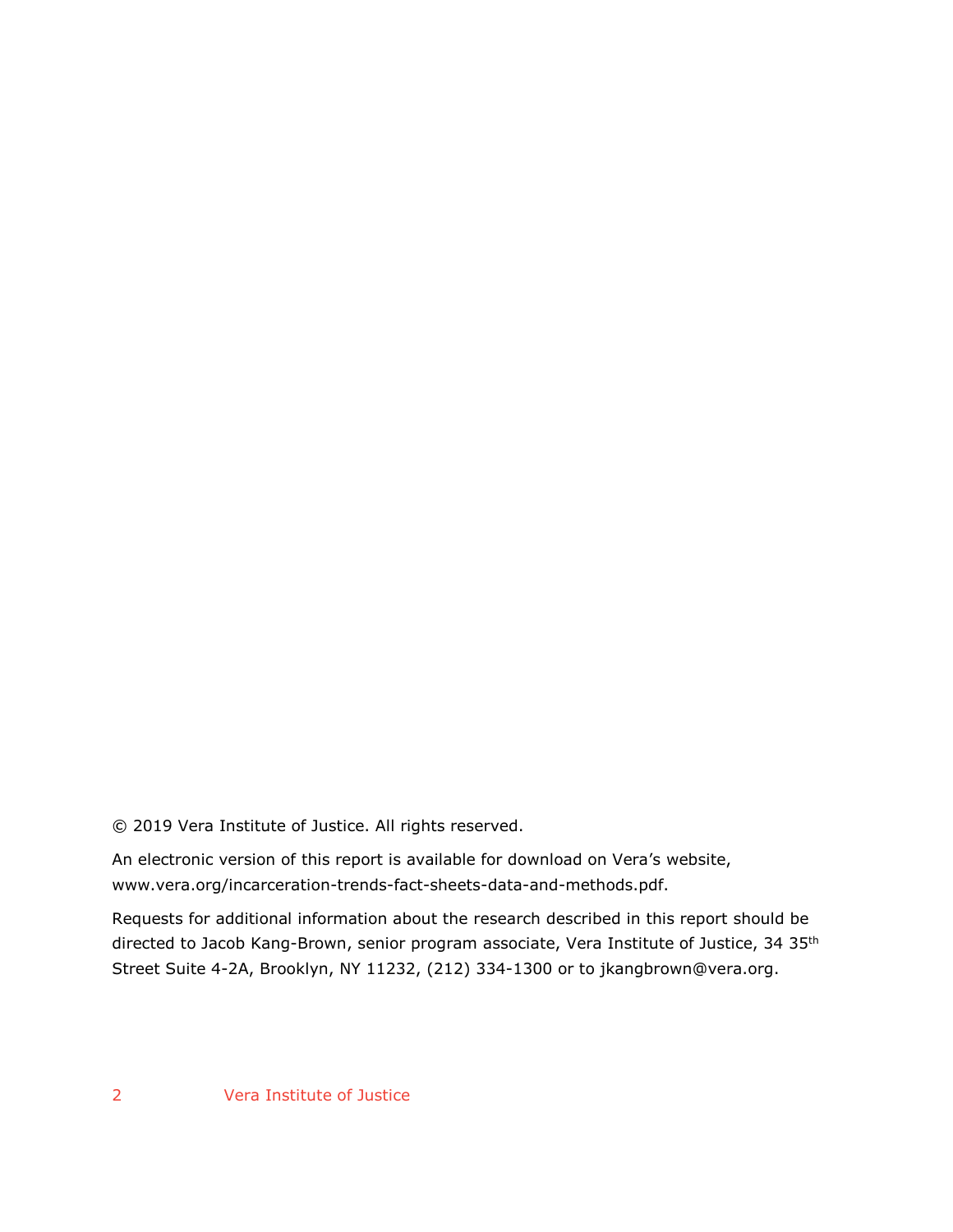## Introduction

State incarceration trends are generally measured using the number of people in the jurisdiction of the state prison system. These analyses of incarceration do not account for the millions of people held in local jails each year, who constitute about a third of the people behind bars on any given day.[1](#page-2-0) Research conducted by the Vera Institute of Justice (Vera) has shown that prison population statistics are inadequate to describe the new dynamics of mass incarceration.[2](#page-2-1) Historical patterns of unified growth across both jails and prisons in every state have dissolved into diverging geographic and gendered trends. And although reforms to policies and laws have resulted in some progress towards decarceration in some jurisdictions, they have led to longer lengths of stay behind bars for some people.

Furthermore, state-level prison population trends are commonly not disaggregated by gender and race. As a result, the state-level incarceration statistics that are traditionally reported do not reveal the accelerated rate of growth in the number of women in jails and prisons or the wide racial disparity in rates of incarceration, for example.

The purpose of these 50 fact sheets on Incarceration Trends in Local Jails and State Prisons is to provide a single resource to examine incarceration trends in each state and to compare these trends across neighboring states. This whitepaper provides additional details on the data and methods used to create the fact sheets. In addition to calculating jail and prison incarceration trends, Vera researchers combined information about prisons and jails to produce a total incarceration ranking. This document explains how these rankings were calculated and provides information on the data sources used and data processing steps taken by Vera researchers to do so.

### Data Sources

These fact sheets use data from Vera's Incarceration Trends dataset. The dataset and complete documentation are available on Vera's [GitHub](https://github.com/vera-institute/incarceration_trends) account[.3](#page-2-2) The dataset was assembled using

 $\overline{a}$ 

<span id="page-2-0"></span> $1$  See for example Wendy Sawyer and Peter Wagner, "Mass Incarceration: The Whole Pie 2019," Prison Policy Institute, https://www.prisonpolicy.org/reports/pie2019.html.

<span id="page-2-1"></span><sup>&</sup>lt;sup>2</sup> For a detailed discussion of these patterns, see Jacob Kang-Brown, Oliver Hinds, Jasmine Heiss, and Olive Lu, *The New Dynamics of Mass Incarceration* (New York: Vera Institute of Justice, 2018), [https://perma.cc/52GX-YVVN.](https://perma.cc/52GX-YVVN)

<span id="page-2-2"></span><sup>&</sup>lt;sup>3</sup> To access the data and documentation, see [https://github.com/vera](https://github.com/vera-institute/incarceration_trends)[institute/incarceration\\_trends.](https://github.com/vera-institute/incarceration_trends)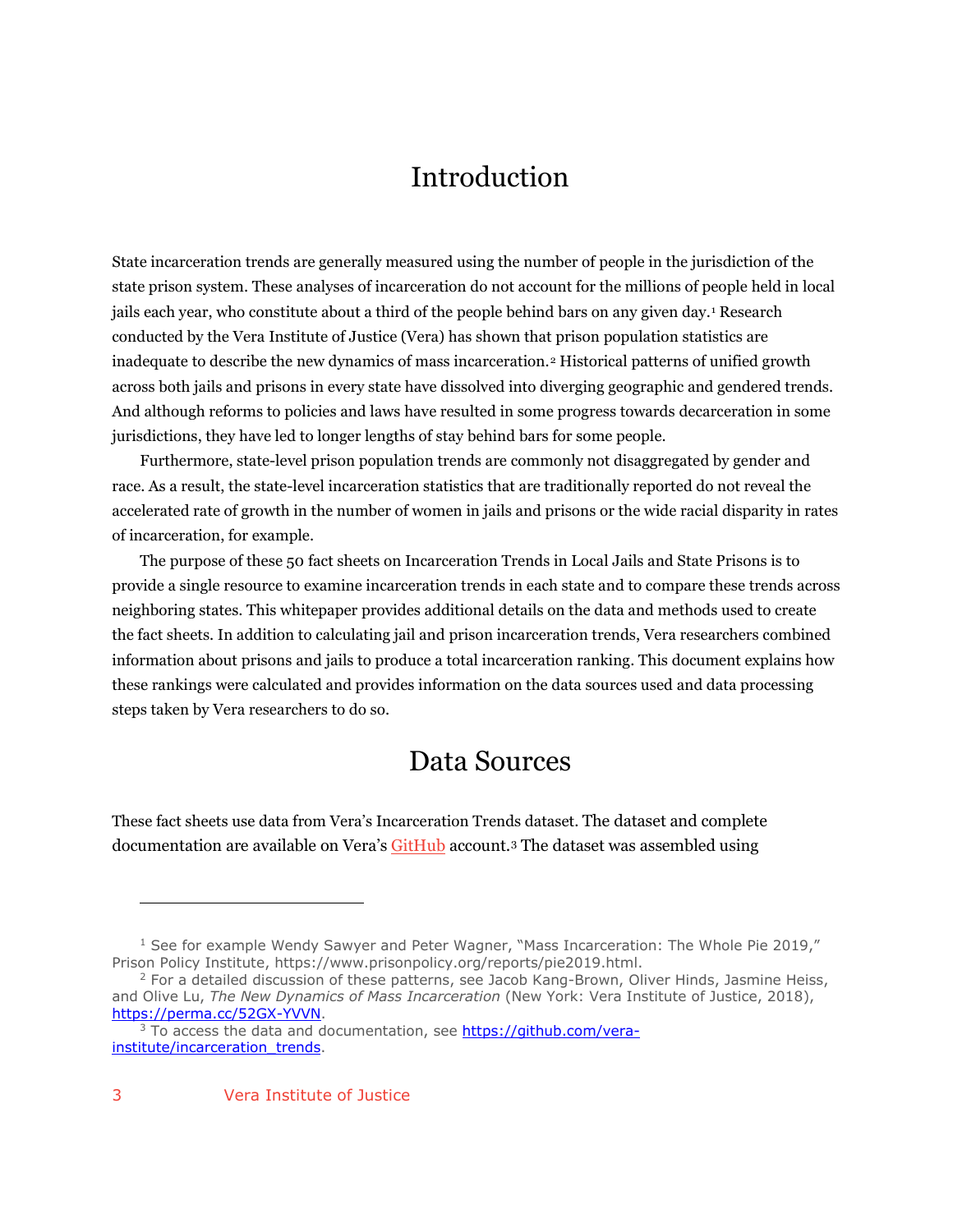four U.S. Department of Justice, Bureau of Justice Statistics (BJS) data series; jail data is from the Census of Jails and the Annual Survey of Jails; and prison data is from the National Corrections Reporting Program and the National Prisoner Statistics program. BJS data was not available for more recent years. In these instances, Vera researchers used prison population data obtained directly from state governments, as published in Vera's *People in Prison* report series.[4](#page-3-0) Six states (Alaska, Connecticut, Delaware, Hawaii, Rhode Island, and Vermont) do not participate in the jail survey or census because they run unified state systems that combine prisons and jails. For those states, the number of people in pretrial detention or serving sentences of less than a year are considered akin to jail numbers in other states and are reported by the state systems in the National Prisoner Statistics (NPS) program.

**Local jail statistics**: The Annual Survey of Jails (ASJ) was fielded 27 times between 1985 and 2016 and captures data for a sample of hundreds of jails; in 2015, the sample was approximately 800 counties, which included the 250 largest jails. The Census of Jails (COJ) has only been fielded 10 times since 1970 in 1970, 1972, 1978, 1983, 1988, 1993, 1999, 2005, 2006, and 2013—but captures data for all counties. Data for years that counties did not supply information (through the ASJ or COJ) were interpolated by Vera by assuming a constant rate of change between the years when data was provided.[5](#page-3-1)

The total jail population reported in each of Vera's fact sheets is the average daily population and, when that is unavailable, the midyear population. The pretrial jail population is a June 30 snapshot and counts those people categorized as "unconvicted" in the BJS data. Single day counts fluctuate more than the average daily population, meaning that the total jail population and pretrial population numbers are not directly comparable. Dramatic year-over-year changes and conspicuously high or low values should be interpreted with caution as they may be unrepresentative of a larger pattern or practice. They may merit further inquiry and are best corroborated by the applicable state or local correctional authority.

**State prison statistics**: County-level information on state prison populations and state prison admissions were obtained through the National Corrections Reporting Program (NCRP) and, when NCRP

1

<span id="page-3-0"></span><sup>4</sup> See for example Jacob Kang-Brown, Eital Schattner-Elmaleh, and Oliver Hinds, *People in Prison*  in 2018 (New York: Vera Institute of Justice, 2019), [https://perma.cc/5XYV-R9NU;](https://perma.cc/5XYV-R9NU) and Oliver Hinds, Jacob Kang-Brown, Olive Lu, *People in Prison in 2017* (New York: Vera Institute of Justice, 2018), [https://perma.cc/KFF7-WK5Q.](https://perma.cc/KFF7-WK5Q)

<span id="page-3-1"></span><sup>5</sup> See Jacob Kang-Brown and Oliver Hinds, *Incarceration Trends Project: Data and Methods for Historical Jail Populations in U.S. Counties, 1970-2015* (New York: Vera Institute of Justice, 2018), [https://github.com/vera-institute/incarceration\\_trends/blob/master/Methodology-for-Incarceration-](https://github.com/vera-institute/incarceration_trends/blob/master/Methodology-for-Incarceration-Trends-Project-V2.pdf)[Trends-Project-V2.pdf.](https://github.com/vera-institute/incarceration_trends/blob/master/Methodology-for-Incarceration-Trends-Project-V2.pdf)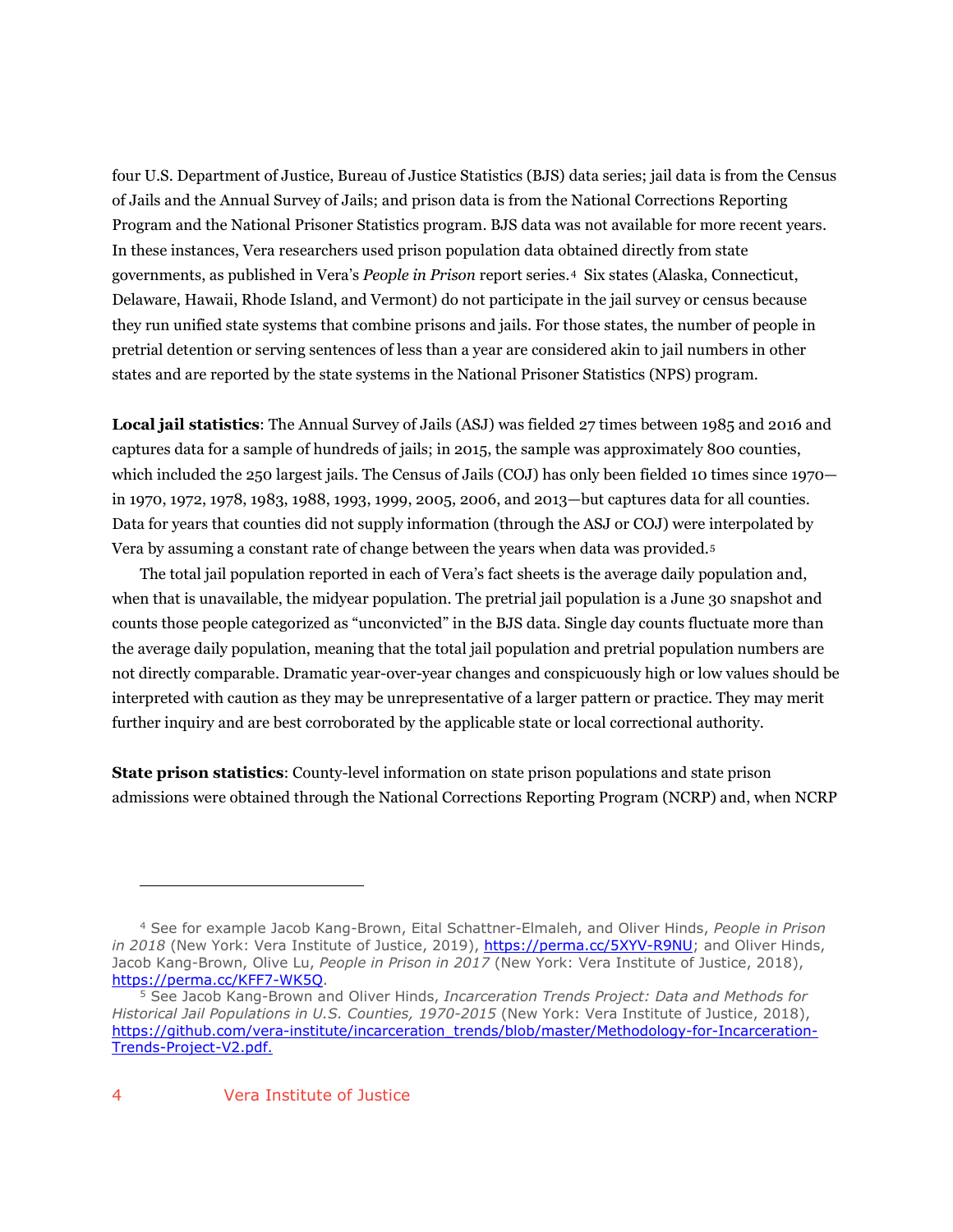data was not available or was unreliable, through data collected directly from state departments of correction.[6](#page-4-0) State-level prison statistics were obtained through the NPS Program.

**State jail + prison population:** Some states house significant portions of their state prison population in local jails, thus the combined jail and prison statistics must account for this and avoid double counting people. The combined jail and prison statistics presented in the 50 fact sheets were calculated by summing the jail custody population in the state and the total number held in the custody of the state correctional authority (including private prisons), which was obtained though the NPS.

# Data Processing and Display

Each of the federal data sources requires refinements and data processing to produce correct and comparable estimates for local areas. For the jail data, Vera researchers combined jail jurisdictions at the county level and interpolated missing or outlier values in order to produce clean timeseries for each county. These were then summed into a statewide number, as reported in the fact sheets. For county-level prison data, Vera researchers processed the NCRP's person-level files into county-level estimates. Full details on the methodology to produce county-level estimates are in the associated whitepapers.[7](#page-4-1)

For state-level prison data, the NPS provides a relatively clean timeseries and does not require much data processing, but there are known errors. For instance, the state of Washington's prison admissions data from 2003 to 2016 in the NPS appears to be too high and includes some people admitted to local jails for less than a month and people who serve sentences of one to three days as state prison admissions. Thus, Vera researchers corrected in favor of numbers of admissions to state prison reported through the NCRP.[8](#page-4-2)

Some additional data processing for this project included the following:

- Vera's jail data files exclude facilities in Georgia that operate entirely as prisons but are classified as jails for federal data collection purposes because they are operated by local government;

 $\overline{a}$ 

<span id="page-4-0"></span><sup>6</sup> See Oliver Hinds, Olive Lu, and Jacob Kang-Brown, *Workingpaper: Reconstructing How Counties Contribute to State Prison* (New York: Vera Institute of Justice, 2018), [https://github.com/vera](https://github.com/vera-institute/incarceration_trends/blob/master/Workingpaper_Reconstructing-How-Counties-Contribute-to-State-Prisons.pdf)[institute/incarceration\\_trends/blob/master/Workingpaper\\_Reconstructing-How-Counties-Contribute](https://github.com/vera-institute/incarceration_trends/blob/master/Workingpaper_Reconstructing-How-Counties-Contribute-to-State-Prisons.pdf)[to-State-Prisons.pdf.](https://github.com/vera-institute/incarceration_trends/blob/master/Workingpaper_Reconstructing-How-Counties-Contribute-to-State-Prisons.pdf)

<span id="page-4-1"></span><sup>7</sup> See Kang-Brown and Hinds, *Incarceration Trends Project*, 2018; and Hinds, Lu, and Kang-Brown, *Workingpaper: Reconstructing How Counties Contribute to State Prison*, 2018.

<span id="page-4-2"></span><sup>8</sup> See Hinds, Lu, and Kang-Brown, *Workingpaper: Reconstructing How Counties Contribute to State Prison*, 2018, 11-12.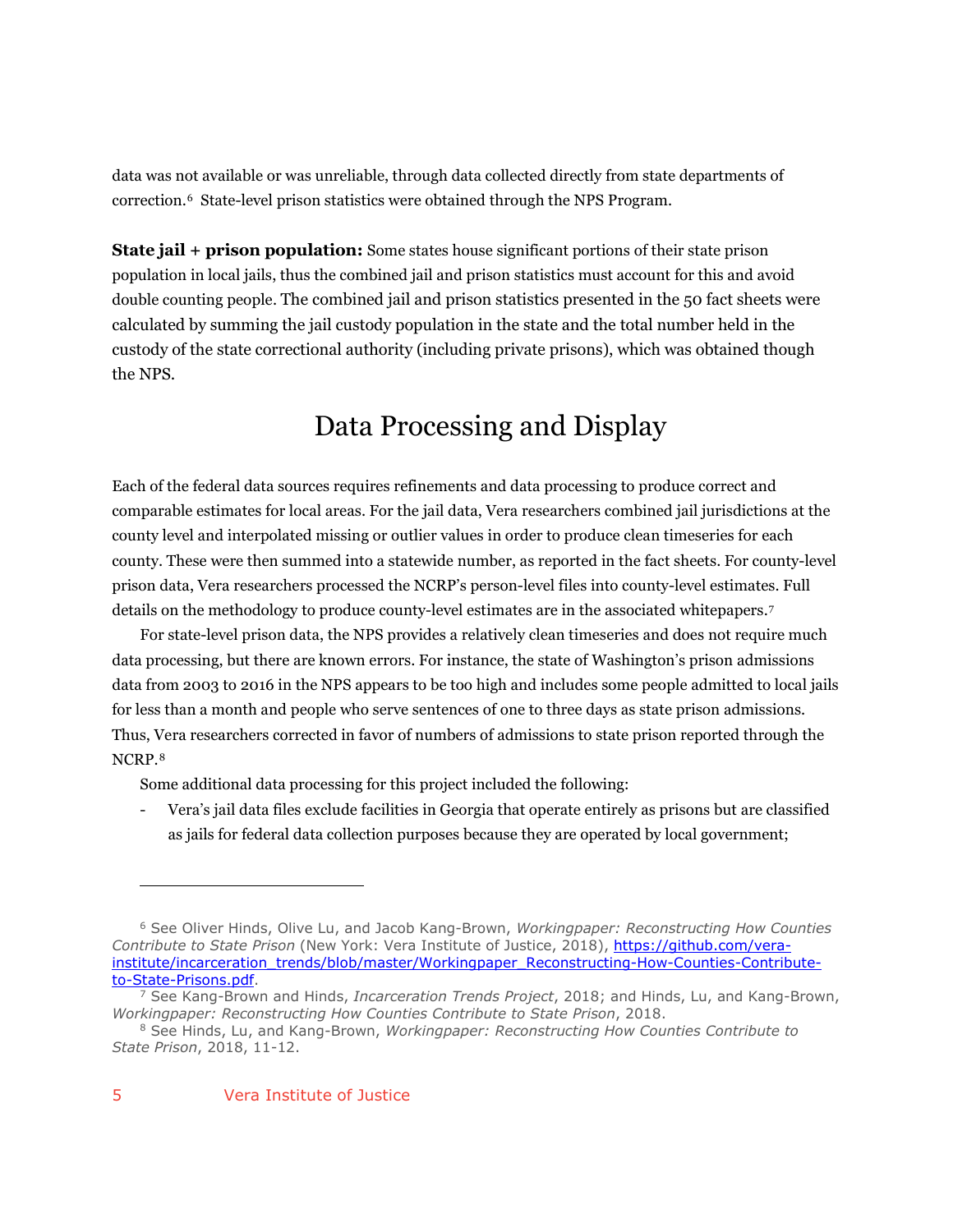- counties that appeared to be outliers have been verified by calling and asking jails to report specific statistics; and
- state prison custody data has not yet been reported by BJS for 2018, so the jurisdiction numbers from *People in Prison in 2018* were adjusted to account for the gap based on the proportion of custody population to jurisdiction population reported in 2017.

States with unified jail and prison systems do not have comparable information related to prison admissions in the NPS data series. Thus, they are not included in the tables comparing states within each region presented on the last page of each fact sheet.

In some state fact sheets, Vera was able to include charts showing trends for pretrial jail populations across the urban–rural continuum. In instances where there are three counties or fewer in a specific urbanicity category, the chart also displays the specific county trend lines. Vera's analysis of the urban–rural continuum changes the six categories defined by the National Center for Health Statistics Urban–Rural Classification Scheme for Counties to four. A county is labeled "urban" if it is one of the core counties of a metropolitan area with 1 million or more people and is labeled "suburban" if it is within the surrounding metropolitan area. Vera turns the remaining four categories into two by combining small and medium metropolitan areas ("small and midsize metro") and micropolitan and noncore areas ("rural").

### State Rankings

The regional incarceration ranking that appears on the first page of the fact sheet was created using a combination of state jail and prison data. Because both jails and prisons are used to confine people who have been sentenced, and pretrial incarceration constitutes a large, and growing, share of the incarcerated population, a measure of a state's use of incarceration requires analysis of both jail and prison populations.

Vera researchers used three inputs—jail admissions rate, pretrial incarceration rate, and prison population rate—to create this ranking. These three metrics create a balanced measure that examines the population of people in both local jails and state prisons, as well as the wide reach of incarceration using the number of annual jail bookings. The pretrial incarceration rate, rather than jail incarceration rate, is preferred as it avoids the double-counting of people serving "prison sentences" in local jail due to insufficient capacity in the state prison system.

Vera researchers weighted these three measures equally, in part for simplicity, and also because they each represent a significant contribution to the government's use of confinement. To facilitate comparisons across time, each variable was turned into an index variable to make them comparable on the same scale. To achieve this, Vera researchers first calculated the mean value for each of the three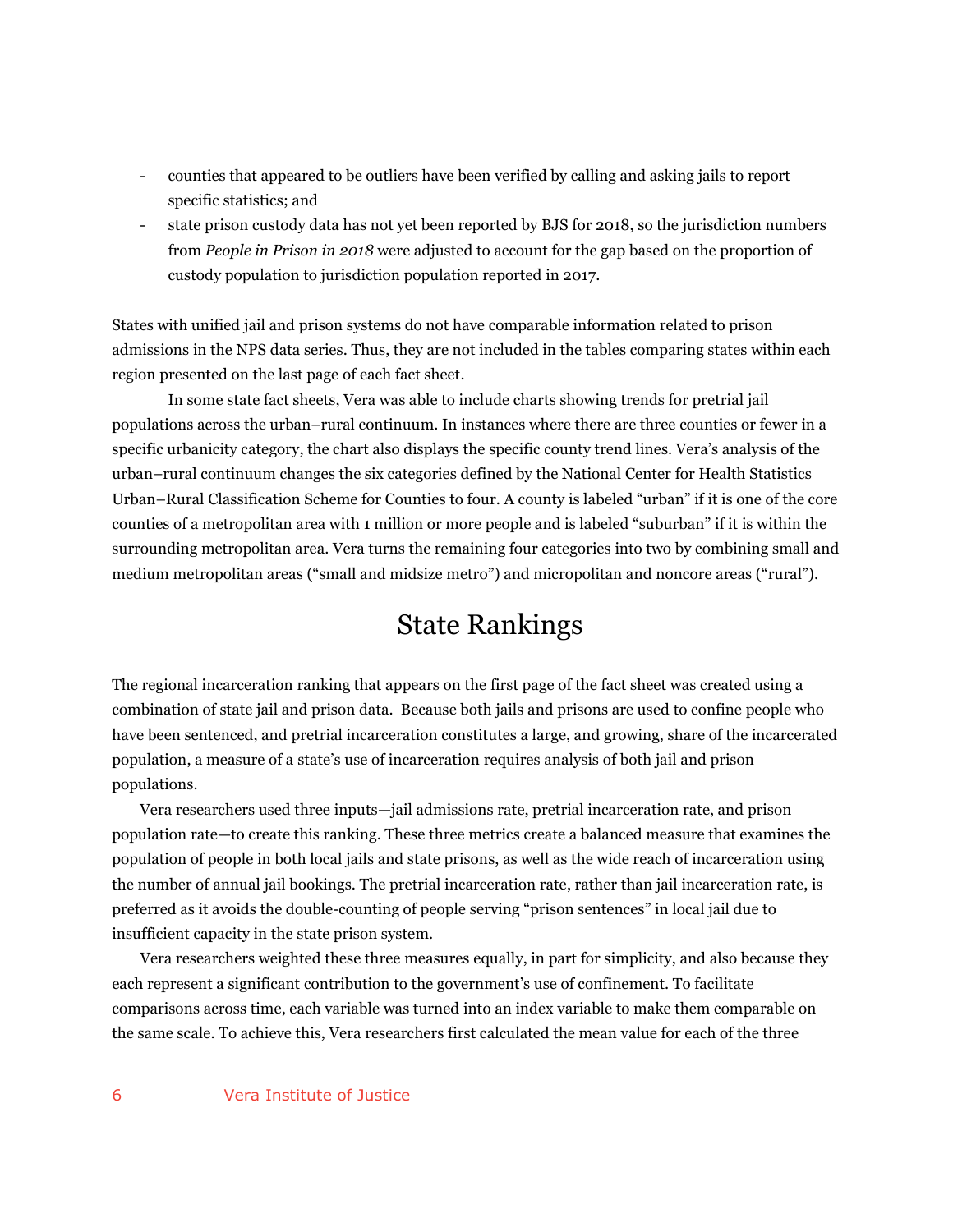metrics by averaging data across all jurisdictions and all time points from the 1970s to the latest available data, which was 2015 for jail data and 2018 for prison data. The mean of each metric was then subtracted from each of the observations, and the results were divided by the standard deviation for that metric. These are linear transformations that serve to rescale each variable to a mean of zero and a standard deviation of one across the timeseries. Adding these three variables together, for the most recent data available, resulted in an overall incarceration index score for each state. (See Table 1, below.)

For example, Louisiana had the second highest jail pretrial rate in 2015. That rate scored a 3.40 for jail pretrial, meaning that it was 3.40 standard deviations higher than the historical mean for jail pretrial rates across all states between the 1970s and present. Similarly, Louisiana was seventh highest in jail admission rates, at 1.36 standard deviations higher than the historical mean. Prison population in Louisiana was ranked second in in the nation, and the rate was 2.12 standard deviations higher than the historical mean. Altogether, 3.40 jail pretrial plus 1.36 jail admissions plus 2.12 prison population equals an overall incarceration index of 6.88. A negative index value indicates that a state's rate is below the historical mean. Index values were compared within geographical units (described below) to create the regional rankings presented in the fact sheets.

#### Table 1

| Rank | <b>Index</b> | <b>State</b> |
|------|--------------|--------------|
| 1    | 6.88         | Louisiana    |
| 2    | 6.27         | Arkansas     |
| 3    | 6.10         | Oklahoma     |
| 4    | 5.99         | New Mexico   |
| 5    | 5.40         | Mississippi  |
| 6    | 4.77         | Kentucky     |
| 7    | 4.56         | Tennessee    |
| 8    | 4.12         | Georgia      |
| 9    | 4.05         | South Dakota |
| 10   | 3.19         | Alabama      |
| 11   | 3.17         | <b>Texas</b> |
| 12   | 2.94         | Idaho        |
| 13   | 2.93         | Wyoming      |
| 14   | 2.92         | Florida      |

#### **Vera Institute of Justice National Ranking of State Incarceration**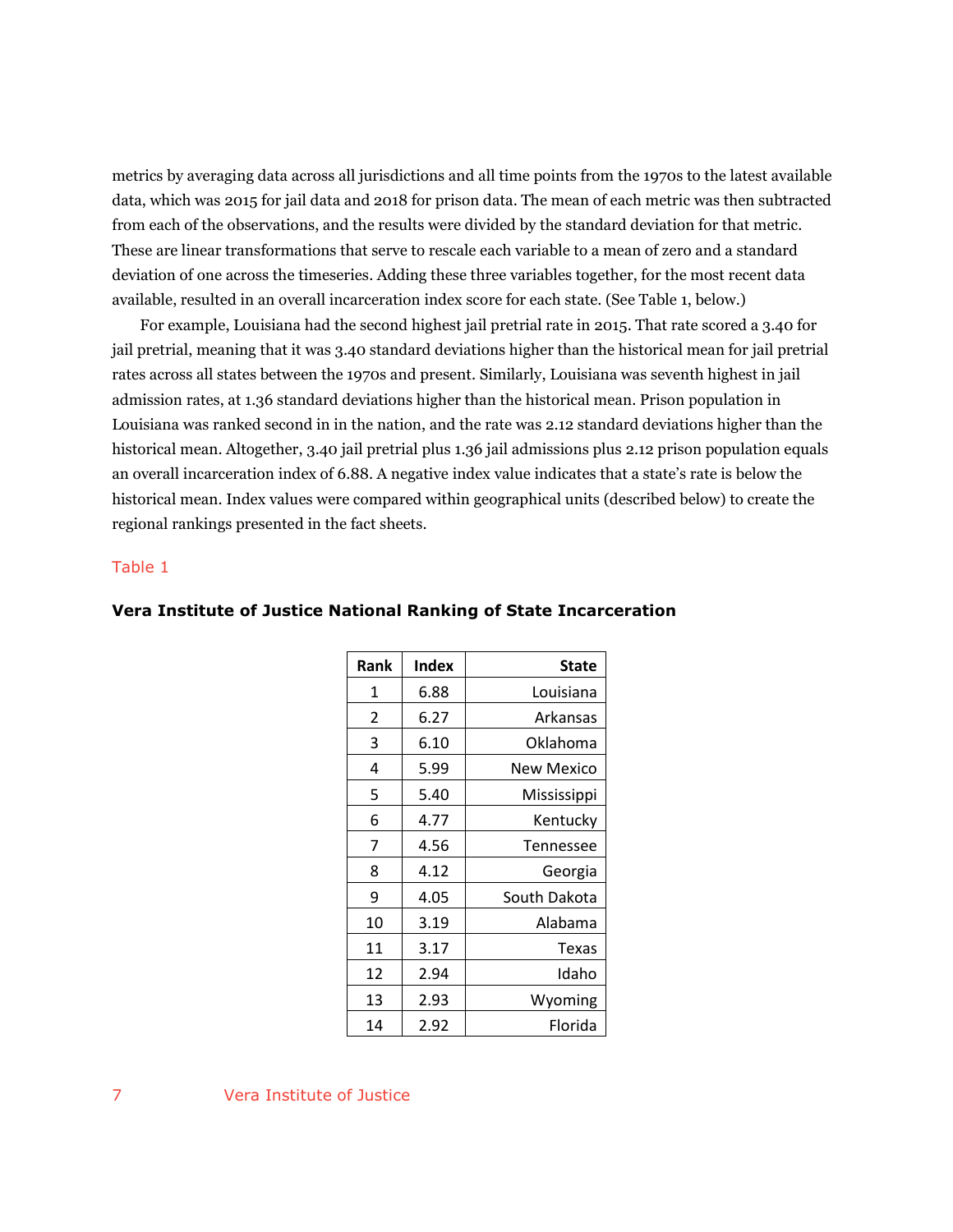| 15<br>2.91<br>Arizona<br>16<br>2.62<br>Nevada<br>17<br>2.49<br>South Carolina<br>18<br>2.48<br>Missouri<br>19<br>2.43<br>Indiana<br>20<br>2.27<br>Virginia<br>21<br>2.20<br>Kansas<br>22<br>1.94<br>Montana<br>23<br>1.87<br>North Carolina<br>24<br>1.71<br>North Dakota<br>25<br>1.56<br>Alaska<br>26<br>1.42<br>Pennsylvania<br>1.39<br>27<br>Nebraska<br>28<br>1.35<br>Wisconsin<br>29<br>1.34<br>Colorado<br>30<br>1.25<br>Oregon<br>31<br>1.23<br>Ohio<br>32<br>1.17<br>West Virginia<br>33<br>1.03<br>lowa<br>34<br>Michigan<br>0.69<br>35<br>0.68<br>Utah<br>36<br>0.41<br>California<br>37<br>0.38<br>Delaware<br>38<br>0.36<br>Illinois<br>39<br>$-0.04$<br>Washington<br>40<br>$-0.11$<br>Maryland<br>$-0.34$<br>41<br>New Jersey<br>42<br>$-0.34$<br>Minnesota<br>43<br>$-0.39$<br>Maine<br>$-0.83$<br>44<br>New York<br><b>New Hampshire</b><br>45<br>$-0.98$<br>$-1.07$<br>46<br>Connecticut<br>47<br>$-1.37$<br>Hawaii<br>48<br>$-1.61$<br>Massachusetts<br>49<br>$-1.88$<br>Vermont<br>$-2.12$<br>50<br>Rhode Island |  |  |
|--------------------------------------------------------------------------------------------------------------------------------------------------------------------------------------------------------------------------------------------------------------------------------------------------------------------------------------------------------------------------------------------------------------------------------------------------------------------------------------------------------------------------------------------------------------------------------------------------------------------------------------------------------------------------------------------------------------------------------------------------------------------------------------------------------------------------------------------------------------------------------------------------------------------------------------------------------------------------------------------------------------------------------------|--|--|
|                                                                                                                                                                                                                                                                                                                                                                                                                                                                                                                                                                                                                                                                                                                                                                                                                                                                                                                                                                                                                                      |  |  |
|                                                                                                                                                                                                                                                                                                                                                                                                                                                                                                                                                                                                                                                                                                                                                                                                                                                                                                                                                                                                                                      |  |  |
|                                                                                                                                                                                                                                                                                                                                                                                                                                                                                                                                                                                                                                                                                                                                                                                                                                                                                                                                                                                                                                      |  |  |
|                                                                                                                                                                                                                                                                                                                                                                                                                                                                                                                                                                                                                                                                                                                                                                                                                                                                                                                                                                                                                                      |  |  |
|                                                                                                                                                                                                                                                                                                                                                                                                                                                                                                                                                                                                                                                                                                                                                                                                                                                                                                                                                                                                                                      |  |  |
|                                                                                                                                                                                                                                                                                                                                                                                                                                                                                                                                                                                                                                                                                                                                                                                                                                                                                                                                                                                                                                      |  |  |
|                                                                                                                                                                                                                                                                                                                                                                                                                                                                                                                                                                                                                                                                                                                                                                                                                                                                                                                                                                                                                                      |  |  |
|                                                                                                                                                                                                                                                                                                                                                                                                                                                                                                                                                                                                                                                                                                                                                                                                                                                                                                                                                                                                                                      |  |  |
|                                                                                                                                                                                                                                                                                                                                                                                                                                                                                                                                                                                                                                                                                                                                                                                                                                                                                                                                                                                                                                      |  |  |
|                                                                                                                                                                                                                                                                                                                                                                                                                                                                                                                                                                                                                                                                                                                                                                                                                                                                                                                                                                                                                                      |  |  |
|                                                                                                                                                                                                                                                                                                                                                                                                                                                                                                                                                                                                                                                                                                                                                                                                                                                                                                                                                                                                                                      |  |  |
|                                                                                                                                                                                                                                                                                                                                                                                                                                                                                                                                                                                                                                                                                                                                                                                                                                                                                                                                                                                                                                      |  |  |
|                                                                                                                                                                                                                                                                                                                                                                                                                                                                                                                                                                                                                                                                                                                                                                                                                                                                                                                                                                                                                                      |  |  |
|                                                                                                                                                                                                                                                                                                                                                                                                                                                                                                                                                                                                                                                                                                                                                                                                                                                                                                                                                                                                                                      |  |  |
|                                                                                                                                                                                                                                                                                                                                                                                                                                                                                                                                                                                                                                                                                                                                                                                                                                                                                                                                                                                                                                      |  |  |
|                                                                                                                                                                                                                                                                                                                                                                                                                                                                                                                                                                                                                                                                                                                                                                                                                                                                                                                                                                                                                                      |  |  |
|                                                                                                                                                                                                                                                                                                                                                                                                                                                                                                                                                                                                                                                                                                                                                                                                                                                                                                                                                                                                                                      |  |  |
|                                                                                                                                                                                                                                                                                                                                                                                                                                                                                                                                                                                                                                                                                                                                                                                                                                                                                                                                                                                                                                      |  |  |
|                                                                                                                                                                                                                                                                                                                                                                                                                                                                                                                                                                                                                                                                                                                                                                                                                                                                                                                                                                                                                                      |  |  |
|                                                                                                                                                                                                                                                                                                                                                                                                                                                                                                                                                                                                                                                                                                                                                                                                                                                                                                                                                                                                                                      |  |  |
|                                                                                                                                                                                                                                                                                                                                                                                                                                                                                                                                                                                                                                                                                                                                                                                                                                                                                                                                                                                                                                      |  |  |
|                                                                                                                                                                                                                                                                                                                                                                                                                                                                                                                                                                                                                                                                                                                                                                                                                                                                                                                                                                                                                                      |  |  |
|                                                                                                                                                                                                                                                                                                                                                                                                                                                                                                                                                                                                                                                                                                                                                                                                                                                                                                                                                                                                                                      |  |  |
|                                                                                                                                                                                                                                                                                                                                                                                                                                                                                                                                                                                                                                                                                                                                                                                                                                                                                                                                                                                                                                      |  |  |
|                                                                                                                                                                                                                                                                                                                                                                                                                                                                                                                                                                                                                                                                                                                                                                                                                                                                                                                                                                                                                                      |  |  |
|                                                                                                                                                                                                                                                                                                                                                                                                                                                                                                                                                                                                                                                                                                                                                                                                                                                                                                                                                                                                                                      |  |  |
|                                                                                                                                                                                                                                                                                                                                                                                                                                                                                                                                                                                                                                                                                                                                                                                                                                                                                                                                                                                                                                      |  |  |
|                                                                                                                                                                                                                                                                                                                                                                                                                                                                                                                                                                                                                                                                                                                                                                                                                                                                                                                                                                                                                                      |  |  |
|                                                                                                                                                                                                                                                                                                                                                                                                                                                                                                                                                                                                                                                                                                                                                                                                                                                                                                                                                                                                                                      |  |  |
|                                                                                                                                                                                                                                                                                                                                                                                                                                                                                                                                                                                                                                                                                                                                                                                                                                                                                                                                                                                                                                      |  |  |
|                                                                                                                                                                                                                                                                                                                                                                                                                                                                                                                                                                                                                                                                                                                                                                                                                                                                                                                                                                                                                                      |  |  |
|                                                                                                                                                                                                                                                                                                                                                                                                                                                                                                                                                                                                                                                                                                                                                                                                                                                                                                                                                                                                                                      |  |  |
|                                                                                                                                                                                                                                                                                                                                                                                                                                                                                                                                                                                                                                                                                                                                                                                                                                                                                                                                                                                                                                      |  |  |
|                                                                                                                                                                                                                                                                                                                                                                                                                                                                                                                                                                                                                                                                                                                                                                                                                                                                                                                                                                                                                                      |  |  |
|                                                                                                                                                                                                                                                                                                                                                                                                                                                                                                                                                                                                                                                                                                                                                                                                                                                                                                                                                                                                                                      |  |  |
|                                                                                                                                                                                                                                                                                                                                                                                                                                                                                                                                                                                                                                                                                                                                                                                                                                                                                                                                                                                                                                      |  |  |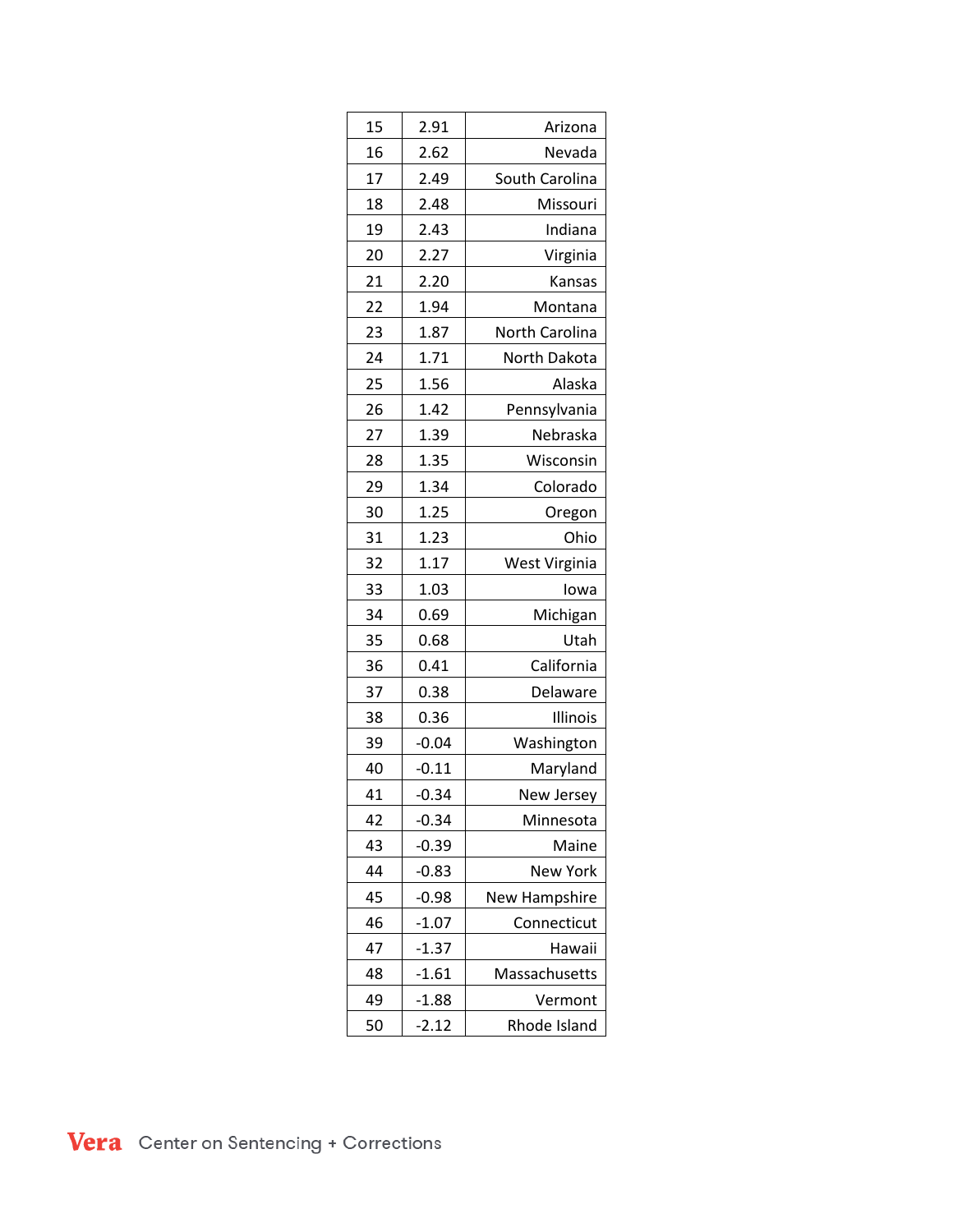#### Table 2

| <b>Jail Pretrial Rate</b> |              | <b>Jail Admission Rate</b> |                |              | <b>Prison Population Rate</b> |                         |              |              |
|---------------------------|--------------|----------------------------|----------------|--------------|-------------------------------|-------------------------|--------------|--------------|
| Rank                      | <b>Index</b> | <b>State</b>               | Rank           | <b>Index</b> | <b>State</b>                  | Rank                    | <b>Index</b> | <b>State</b> |
| $\mathbf{1}$              | 3.44         | <b>NM</b>                  | $\mathbf{1}$   | 3.22         | AR                            | $\mathbf{1}$            | 2.13         | OK           |
| $\overline{2}$            | 3.40         | LA                         | $\overline{2}$ | 2.15         | <b>NM</b>                     | $\overline{2}$          | 2.12         | LA           |
| 3                         | 2.54         | AK                         | 3              | 1.99         | SD                            | $\mathsf{3}$            | 1.96         | <b>MS</b>    |
| $\overline{4}$            | 2.31         | <b>MS</b>                  | 4              | 1.92         | OK                            | $\overline{\mathbf{4}}$ | 1.70         | AZ           |
| 5                         | 2.20         | <b>TN</b>                  | 5              | 1.49         | КY                            | 5                       | 1.67         | AR           |
| 6                         | 2.04         | OK                         | 6              | 1.49         | <b>TN</b>                     | 6                       | 1.50         | TX           |
| $\overline{7}$            | 1.93         | GA                         | $\overline{7}$ | 1.36         | LA                            | $\overline{7}$          | 1.41         | AL           |
| 8                         | 1.92         | КY                         | 8              | 1.18         | <b>ND</b>                     | 8                       | 1.35         | KY           |
| 9                         | 1.64         | FL                         | 9              | 1.13         | <b>MS</b>                     | 9                       | 1.24         | ID           |
| 10                        | 1.51         | IN                         | 10             | 1.04         | <b>WY</b>                     | 10                      | 1.22         | GA           |
| 11                        | 1.46         | PA                         | 11             | 0.97         | KS.                           | 11                      | 1.14         | MO           |
| 12                        | 1.40         | AL                         | 12             | 0.97         | GA                            | 12                      | 1.03         | FL.          |
| 13                        | 1.37         | AR                         | 13             | 0.90         | <b>NV</b>                     | 13                      | 0.96         | SD           |
| 14                        | 1.31         | <b>SC</b>                  | 14             | 0.69         | MT                            | 14                      | 0.92         | <b>NV</b>    |
| 15                        | 1.30         | <b>TX</b>                  | 15             | 0.64         | OR                            | 15                      | 0.89         | <b>WY</b>    |
| 16                        | 1.14         | ID                         | 16             | 0.64         | <b>SC</b>                     | 16                      | 0.87         | <b>TN</b>    |
| 17                        | 1.12         | VA                         | 17             | 0.56         | ID                            | 17                      | 0.80         | OH           |
| 18                        | 1.12         | AZ                         | 18             | 0.54         | IA                            | 18                      | 0.79         | VA           |
| 19                        | 1.10         | SD                         | 19             | 0.49         | <b>NC</b>                     | 19                      | 0.71         | WI           |
| 20                        | 1.07         | NC                         | 20             | 0.43         | <b>NE</b>                     | 20                      | 0.65         | ${\sf IN}$   |
| 21                        | 1.04         | MO                         | 21             | 0.42         | CO                            | 21                      | 0.63         | DE           |
| 22                        | 1.00         | <b>WY</b>                  | 22             | 0.39         | AL                            | 22                      | 0.57         | MI           |
| 23                        | 0.88         | <b>NE</b>                  | 23             | 0.37         | <b>TX</b>                     | 23                      | 0.54         | SC           |
| 24                        | 0.82         | ΚS                         | 24             | 0.36         | VA                            | 24                      | 0.53         | WV           |
| 25                        | 0.81         | MT                         | 25             | 0.33         | UT                            | 25                      | 0.48         | PA           |
| 26                        | 0.80         | <b>NV</b>                  | 26             | 0.30         | WI                            | 26                      | 0.48         | OR           |
| 27                        | 0.80         | DE                         | 27             | 0.29         | MO                            | 27                      | 0.45         | MT           |
| 28                        | 0.79         | <b>ND</b>                  | 28             | 0.28         | MN                            | 28                      | 0.41         | <b>KS</b>    |
| 29                        | 0.69         | WV                         | 29             | 0.27         | IN                            | 29                      | 0.40         | <b>NM</b>    |
| 30                        | 0.65         | UT                         | 30             | 0.25         | FL.                           | 30                      | 0.36         | CO           |
| 31                        | 0.57         | NJ                         | 31             | 0.21         | OH                            | 31                      | 0.31         | <b>NC</b>    |
| 32                        | 0.56         | CO                         | 32             | 0.11         | MI                            | 32                      | 0.22         | CA           |

### **Vera Institute of Justice Ranking of State Incarceration, Component Detail**

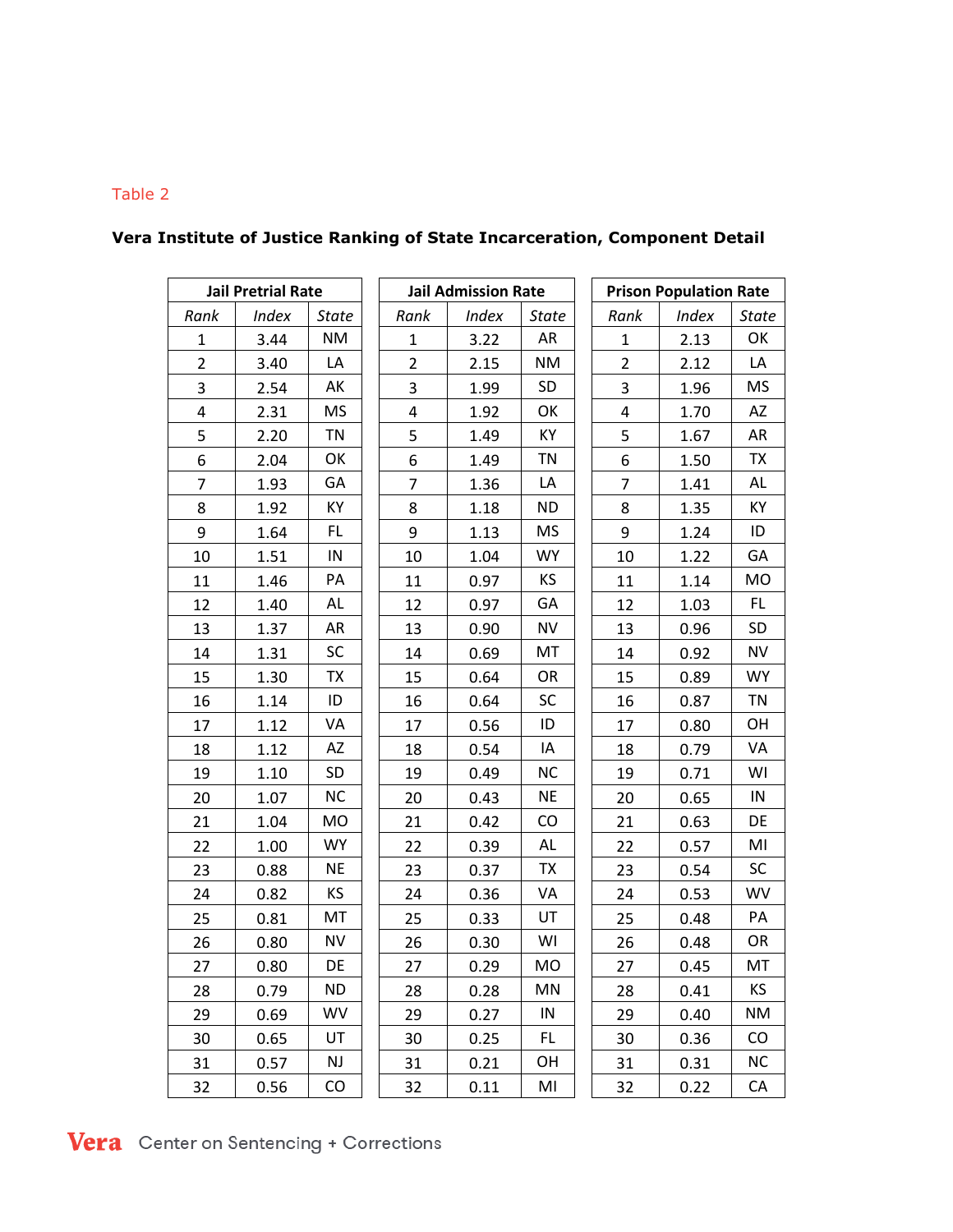| 33 | 0.35    | WI             | 33 | 0.09    | AZ        | 33 | 0.16    | IL             |
|----|---------|----------------|----|---------|-----------|----|---------|----------------|
| 34 | 0.34    | IA             | 34 | 0.07    | ME        | 34 | 0.15    | IA             |
| 35 | 0.33    | IL             | 35 | 0.04    | WA.       | 35 | 0.07    | <b>NE</b>      |
| 36 | 0.32    | CA             | 36 | $-0.06$ | <b>WV</b> | 36 | 0.07    | MD             |
| 37 | 0.31    | MD             | 37 | $-0.12$ | CA        | 37 | $-0.03$ | АK             |
| 38 | 0.21    | OН             | 38 | $-0.13$ | IL        | 38 | $-0.08$ | <b>CT</b>      |
| 39 | 0.13    | СT             | 39 | $-0.50$ | MD        | 39 | $-0.10$ | WA             |
| 40 | 0.12    | OR             | 40 | $-0.52$ | PA        | 40 | $-0.14$ | HI             |
| 41 | 0.08    | <b>NY</b>      | 41 | $-0.54$ | <b>NH</b> | 41 | $-0.20$ | <b>NY</b>      |
| 42 | 0.02    | WA.            | 42 | $-0.60$ | NJ        | 42 | $-0.26$ | <b>ND</b>      |
| 43 | 0.01    | MI             | 43 | $-0.72$ | <b>NY</b> | 43 | $-0.30$ | UT             |
| 44 | 0.01    | ME             | 44 | $-0.83$ | MA        | 44 | $-0.31$ | NJ             |
| 45 | 0.01    | MA.            | 45 | $-0.95$ | AK        | 45 | $-0.41$ | VT             |
| 46 | $-0.01$ | NΗ             | 46 | $-1.04$ | DE        | 46 | $-0.43$ | <b>NH</b>      |
| 47 | $-0.09$ | HI             | 47 | $-1.07$ | VT        | 47 | $-0.47$ | ME             |
| 48 | $-0.14$ | MN             | 48 | $-1.12$ | <b>CT</b> | 48 | $-0.48$ | MN             |
| 49 | $-0.39$ | VT             | 49 | $-1.14$ | ΗI        | 49 | $-0.56$ | R <sub>l</sub> |
| 50 | $-0.40$ | R <sub>l</sub> | 50 | $-1.16$ | RI        | 50 | $-0.78$ | MA             |
|    |         |                |    |         |           |    |         |                |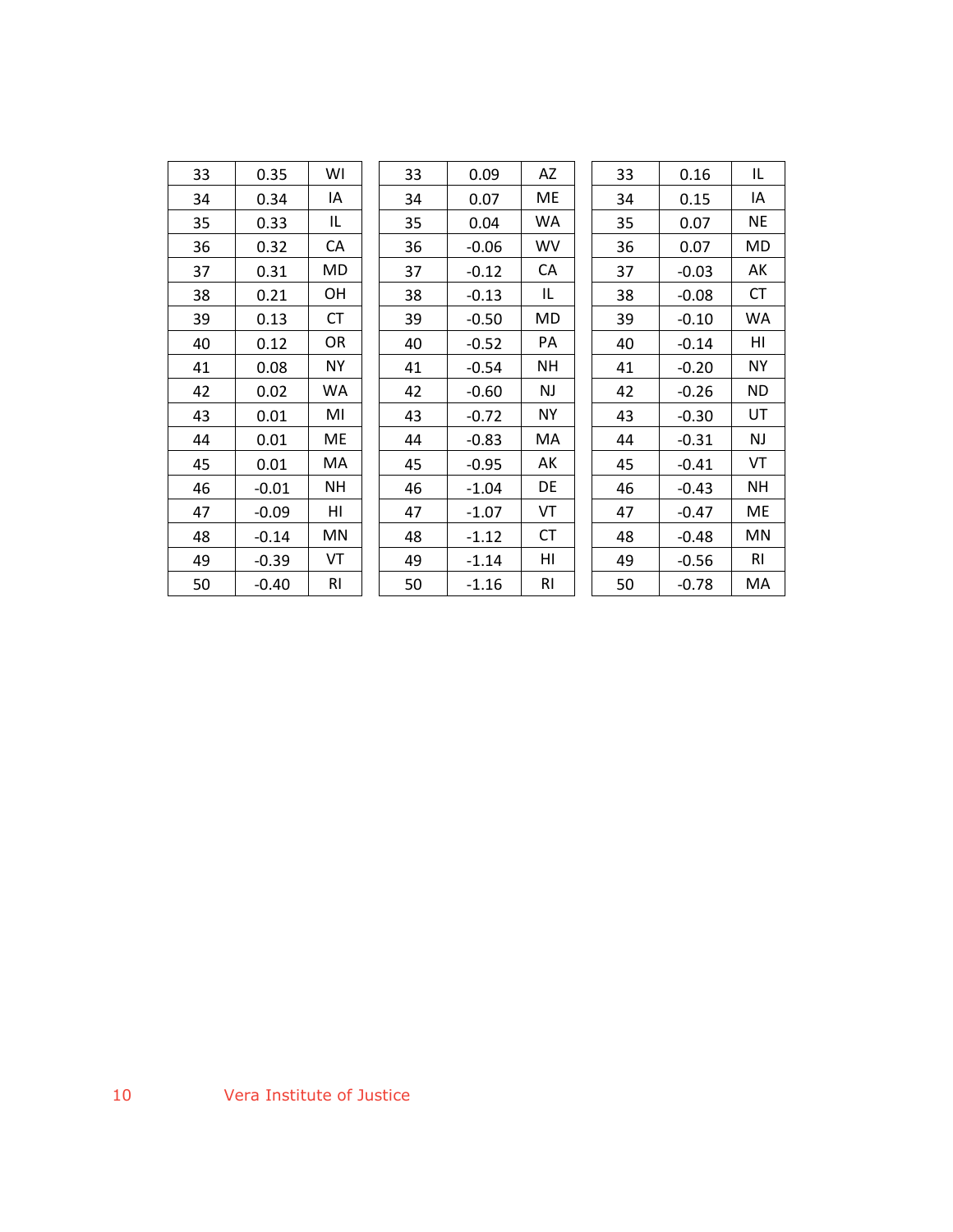## Geographic Groups

In order to provide more meaningful context to the rankings described above, Vera researchers compared groups of neighboring states. This approach differs from most other regional categorizations, which are usually mutually exclusive and stable across each component member (i.e., New England, the Midwest). Customizing regional comparisons for each state helps with states that are on the periphery of traditionally defined regions and allows for the creation of regions that have a roughly similar number of states in each comparison table. Geographical proximity weighs heavily in these definitions, but they are also informed by common regional categorizations such as those used by the U.S. Census. Some states are not compared to all of their neighbors because of space limitations: neighboring states in the same U.S. Census defined regions or divisions (i.e., the South) were preferred over states in different regions.

One example of how this overlap can work in the western United States is presented below, using Utah and Nevada as the focus points. Utah is compared to all neighboring states. Nevada is compared to all neighboring states plus Washington. For each grouping, see Table 3, below.

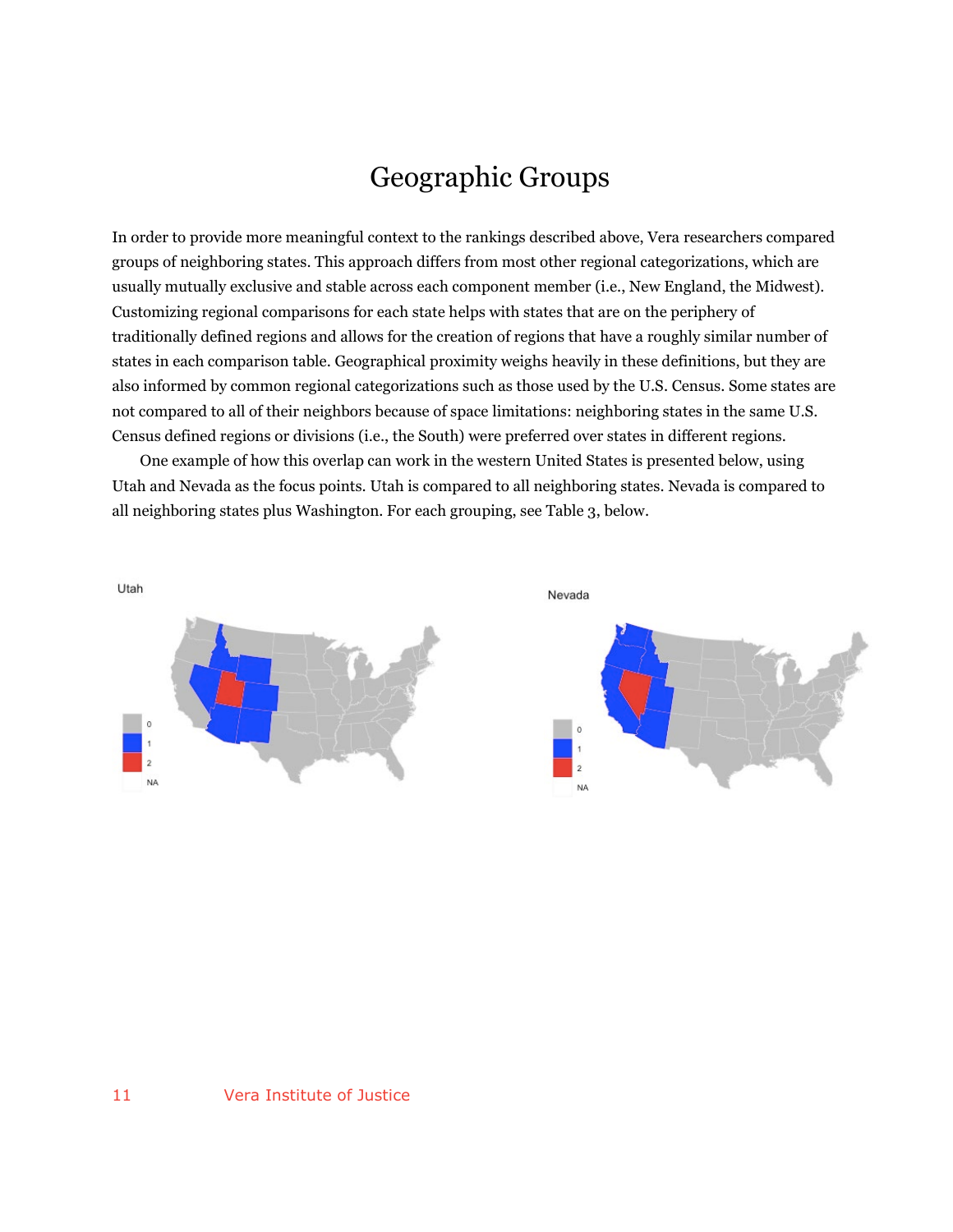### Table 3

### **State-specific Comparison Regions**

| <b>Focal state</b> | <b>Comparison Region</b>                                                          |
|--------------------|-----------------------------------------------------------------------------------|
| Alabama            | Alabama, Arkansas, Florida, Georgia, Louisiana, Mississippi, South Carolina       |
| Alaska             | Alaska, California, Hawaii, Oregon, Washington                                    |
| Arizona            | Arizona, California, Colorado, Nevada, New Mexico, Utah                           |
| Arkansas           | Alabama, Arkansas, Louisiana, Mississippi, Oklahoma, Tennessee, Texas             |
| California         | Alaska, California, Hawaii, Oregon, Washington                                    |
| Colorado           | Arizona, Colorado, Idaho, Nevada, New Mexico, Utah, Wyoming                       |
| Connecticut        | Connecticut, Maine, Massachusetts, New Hampshire, Rhode Island, Vermont           |
| Delaware           | Delaware, Maryland, New Jersey, New York, Pennsylvania                            |
| Florida            | Alabama, Arkansas, Florida, Georgia, Louisiana, Mississippi, South Carolina       |
| Georgia            | Alabama, Florida, Georgia, Mississippi, North Carolina, South Carolina, Tennessee |
| Hawaii             | Alaska, California, Hawaii, Oregon, Washington                                    |
| Idaho              | Colorado, Montana, Nevada, Oregon, Utah, Washington, Wyoming                      |
| Illinois           | Illinois, Indiana, Iowa, Michigan, Missouri, Ohio, Wisconsin                      |
| Indiana            | Illinois, Indiana, Kentucky, Ohio, Michigan, Missouri, West Virginia              |
| lowa               | IIIinois, Iowa, Kansas, Minnesota, Missouri, Nebraska, North Dakota, South Dakota |
| Kansas             | Colorado, Iowa, Kansas, Missouri, Nebraska, Oklahoma                              |
| Kentucky           | Illinois, Indiana, Kentucky, North Carolina, Ohio, Tennessee, West Virginia       |
| Louisiana          | Alabama, Arkansas, Louisiana, Mississippi, Oklahoma, Tennessee, Texas             |
| Maine              | Connecticut, Maine, Massachusetts, New Hampshire, Rhode Island, Vermont           |
| Maryland           | Delaware, Maryland, New Jersey, New York, Pennsylvania                            |
| Massachusetts      | Connecticut, Maine, Massachusetts, New Hampshire, Rhode Island, Vermont           |
| Michigan           | Illinois, Indiana, Iowa, Michigan, Minnesota, Ohio, Wisconsin                     |
| Minnesota          | Illinois, Iowa, Minnesota, Nebraska, North Dakota, South Dakota, Wisconsin        |
| Mississippi        | Alabama, Arkansas, Florida, Georgia, Louisiana, Mississippi, South Carolina       |
| Missouri           | Arkansas, Illinois, Indiana, Kansas, Kentucky, Missouri, Oklahoma                 |